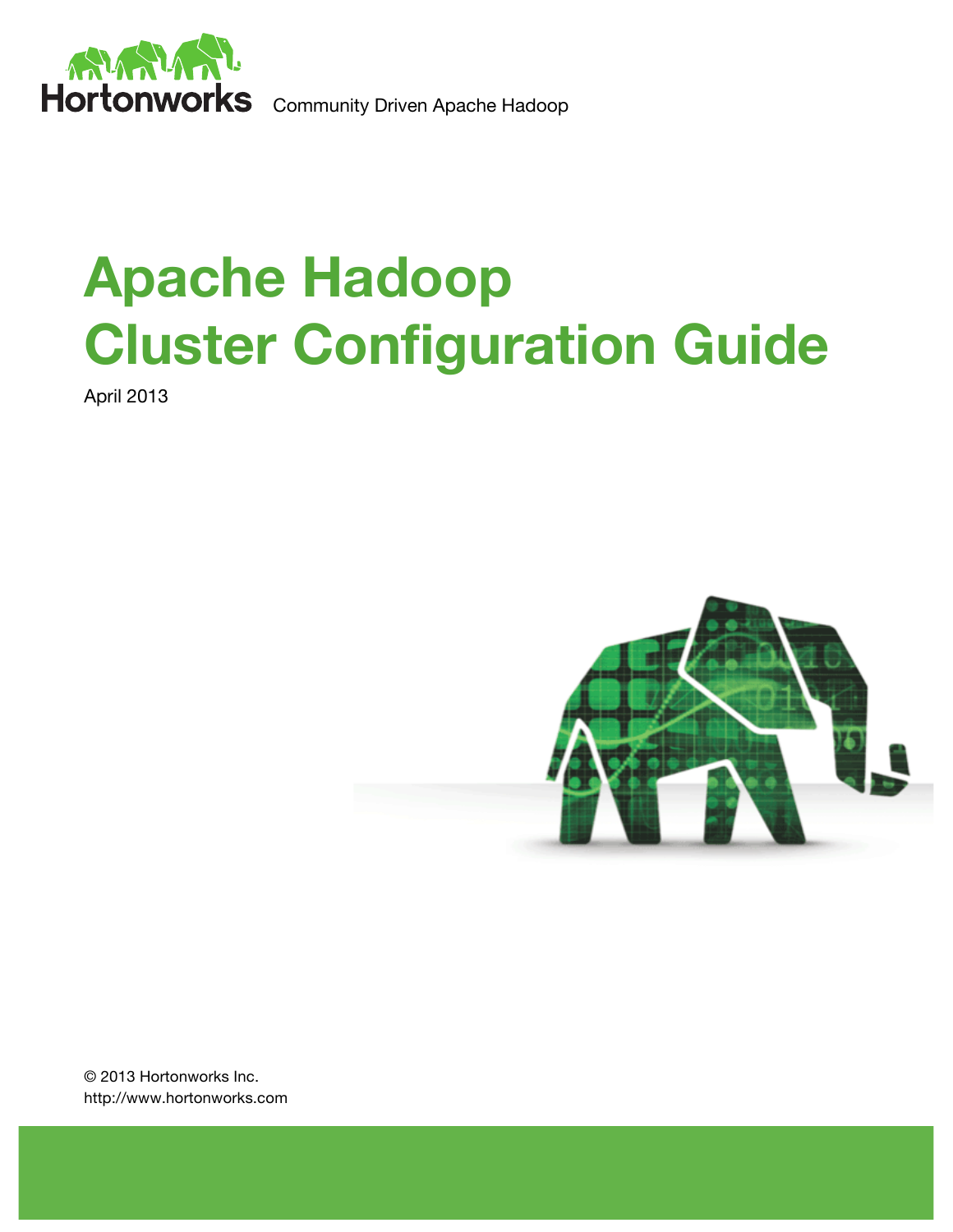

# **Introduction**

Sizing a Hadoop cluster is important, as the right resources will allow you to optimize the environment for your purpose. However, this is no simple task as optimizing a distributed environment and its related software can have its complexities.

We have packaged up years of experience building and optimizing Hadoop cluster into a single document and present to you this guide that should help guide you through this process. It is important to note that while we outline suggested sizing configurations, no two implementations are alike and mileage may vary. To this end, this guide provides you a basic framework to address sizing. We hope it will be helpful to you.

# **The Basics**

Hadoop and HBase clusters have two types of machines:

- **masters** (the HDFS NameNode, the MapReduce JobTracker, and the HBase Master)
- and **slaves** (the HDFS DataNodes, the MapReduce TaskTrackers, and the HBase RegionServers).

The DataNodes, TaskTrackers, and HBase RegionServers are co-located or co-deployed for optimal data locality. In addition, HBase requires the use of a separate component (ZooKeeper) to manage the HBase cluster.

Hortonworks recommends separating master and slave nodes because of the following reasons:

- Task workloads on the slave nodes should be isolated from the masters.
- Slaves nodes are frequently decommissioned for maintenance.

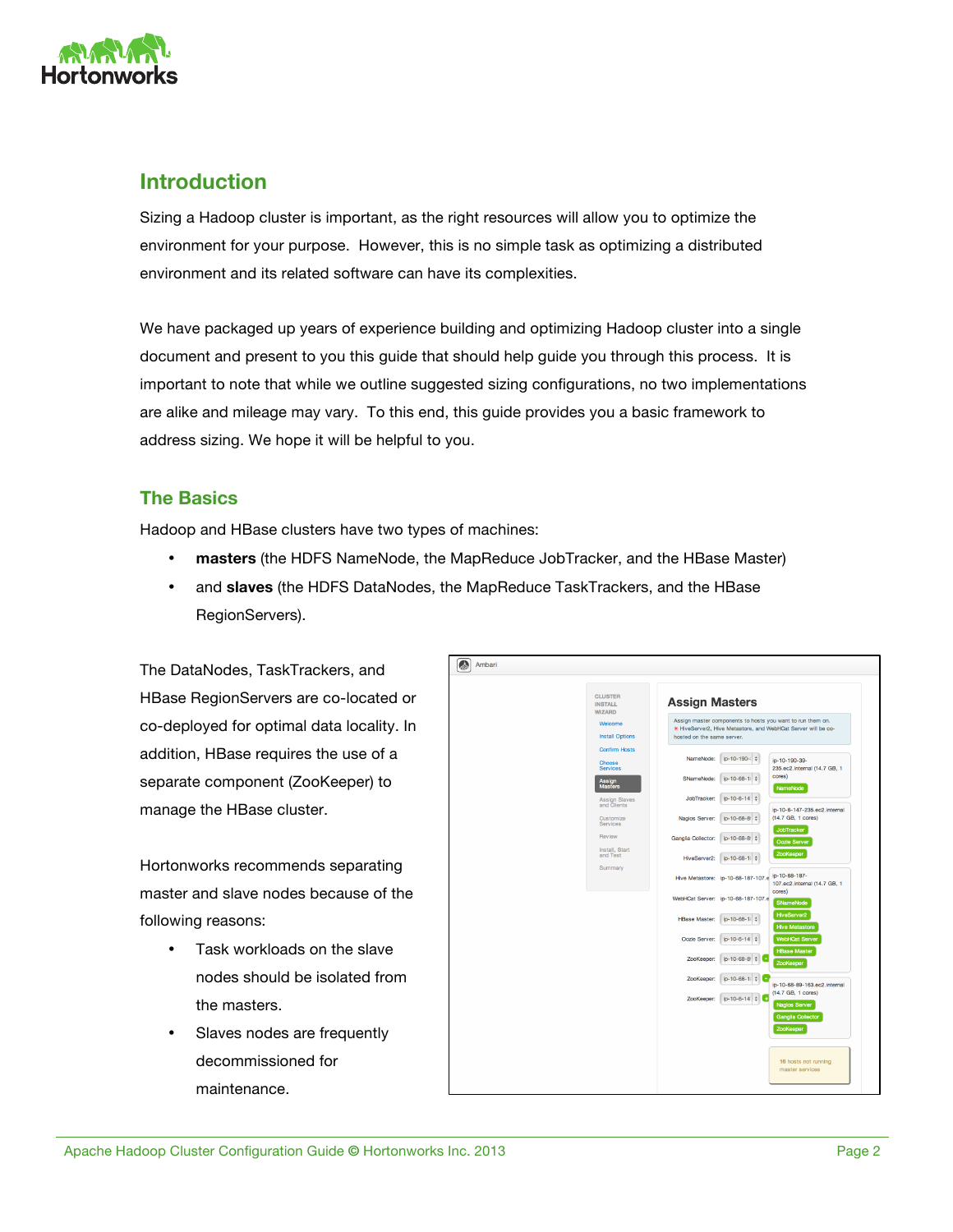

Clusters of three or more machines typically use a dedicated NameNode/JobTracker and all the other nodes act as the slave nodes. For a medium (45-150 node) to large(300+) cluster, we recommend expanding this to 4 master nodes as follows:

- 1. Name Node
- 2. JobTracker Node
- 3. Secondary Name Node, HBase Master, Hive Server *\* Note – in a half-rack cluster, this would be combined with the Job Tracker*
- 4. Management Node (Ambari, Ganglia, Nagios)

*\* Note – in a half-rack cluster, this would be combined with the Name Node*

For NameNode failover, we recommend setting up an NFS share to hold the block map that is accessible through the same mount point on all of the master nodes above.

That leaves the remaining hosts for Slave nodes, each running a DataNode, TaskTracker, and HBase Region Server. As an option, clients may be installed on these nodes to facilitate data and processing integration between the Hadoop cluster and legacy systems within the environment. This can be seen in the Assign Slaves and Clients step of the Ambari Cluster Install Wizard.



# **Balanced Value and Optimum Price/Performance**

A Hadoop cluster is different from common enterprise IT server infrastructure. First, a workload or job within a Hadoop cluster will have little or no idle time during its life. Second, Hadoop requires a "balanced value" which guides you to select hardware configurations for master and slave nodes where consumption of CPU, memory and disk resources all peak together. The result of a balanced value design is optimum price/performance of your Hadoop cluster.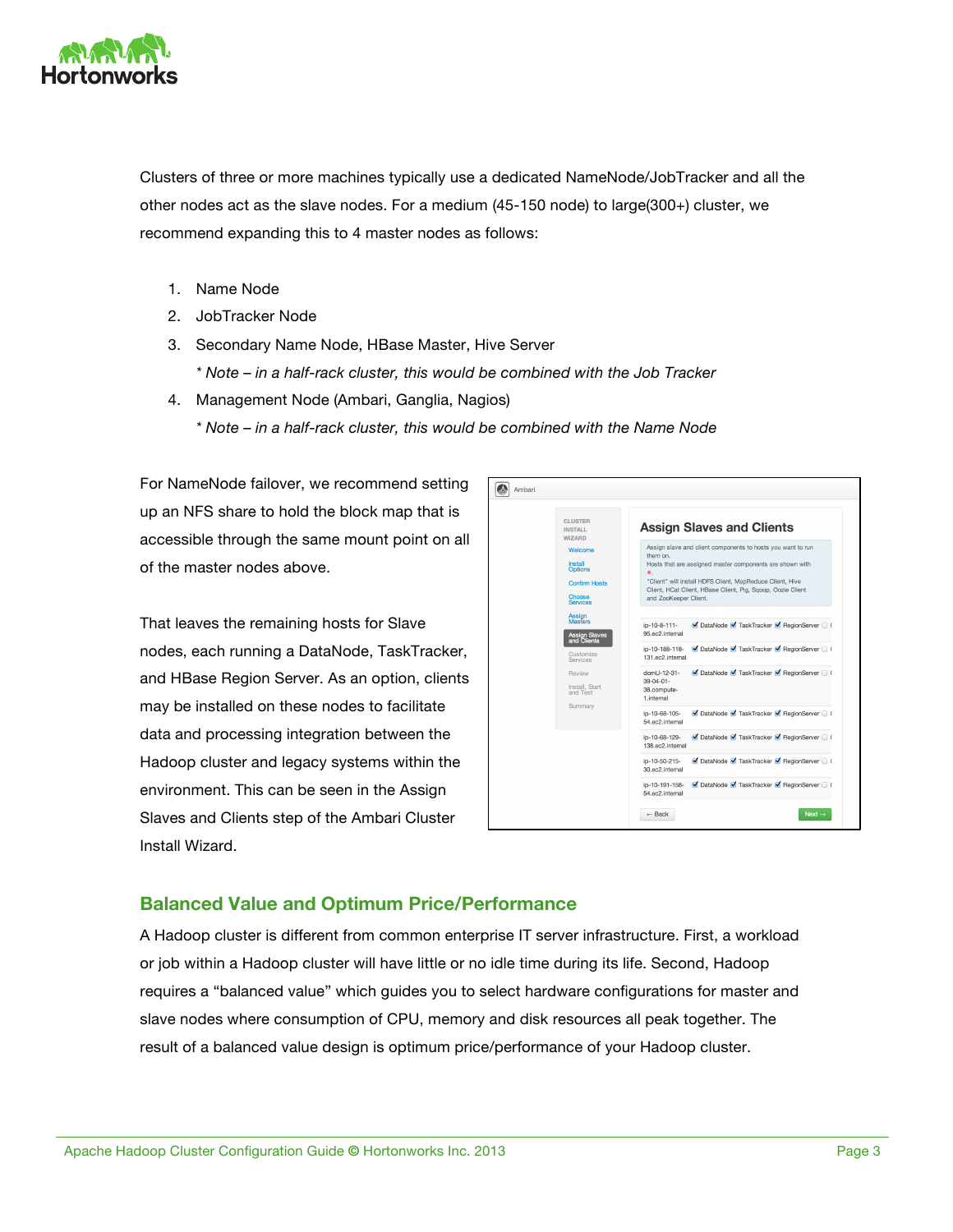

# **Hadoop workloads are different from common IT applications**

The Hadoop workload is consumes data and creates new data sets and is typically limited by CPU, memory and disk bandwidth. If you compare this to a typical IT workload you find the Hadoop workload spends very little time in an idle state. Hence, A Hadoop workloads is typically a single execution task. Running multiple Hadoop workloads (in version 1.0) on a common set of hardware often results in saturation of the CPU, memory and/or disk I/O resources. The net is overall job load loses efficiency due to bottlenecks. We recommend running master and slave node on physical hardware for the best efficiency and price/performance optimization.

# **A "shared nothing" architecture promotes scalability**

Another key design concept in Hadoop cluster design is "shared nothing". This concept says that a master or slave node should not share any hardware resource with any other node. This design concept highlights the performance issues that will result of using SANs for disk storage and unified I/O fabrics found in blade servers. Share resource infrastructure assumes that the average of the demand from the jobs will not exceed the total bandwidth of the resource. The performance issues come from the non-interactive job profile of Hadoop workloads. Since all Hadoop jobs are demanding max performance the shared resources will become saturated and result in a performance bottleneck.

The benefit of a "shared nothing" architecture comes when nodes are added to a cluster. Since each node is not sharing any resource with other nodes the addition of a new node results in added CPU, memory and disk I/O resources. When we couple this with the ability of a Hadoop cluster to break a larger job into multiple independent jobs the results is a near linear scalability of the cluster. If you need to double the capacity of the cluster you can easily double the number of nodes.

## **Balance: the key to high performance & affordable Hadoop Clusters**

When building Hadoop Clusters make sure all components are balanced in capacity, cost and performance. With a balanced cluster we minimize performance bottlenecks and avoid excess unused capacity. Since there are many more slave nodes than master nodes most of our discussion will revolve around slave node design consideration.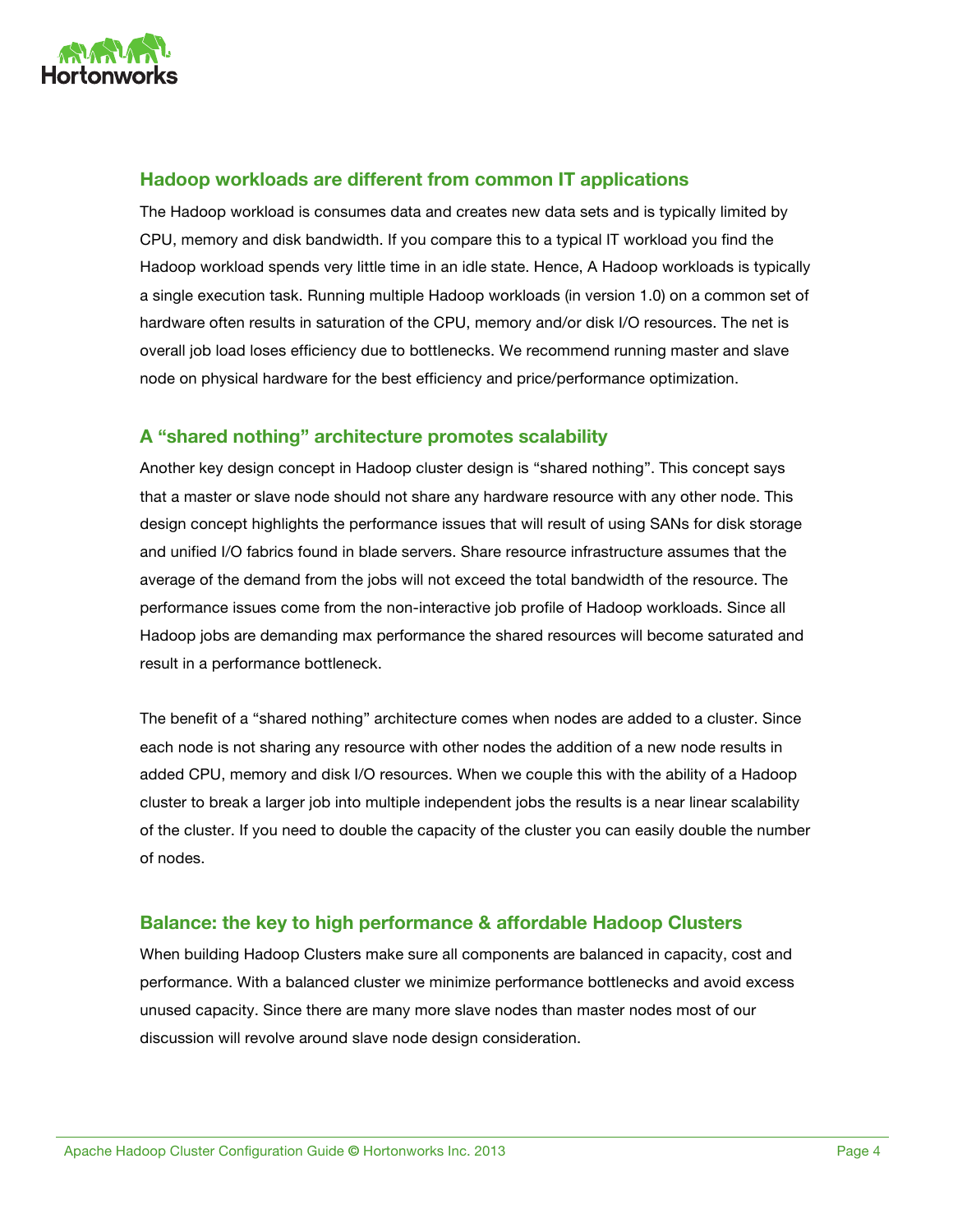

# **Common Cluster Component Guidelines**

If we look at a node design for master and slave nodes we see we have control over selection of CPU, memory and disk I/O. We have secondary considerations of power, cooling and physical space. We need to keep these in mind as the size of the cluster scales up it acts as a multiplier and these secondary considerations can very quickly make our design impractical to implement.

#### • **CPU and memory selection**

Always start with CPU selection. Here we need to look at price/performance of our CPU choices. Picking the current top of the line CPUs will result in a very expensive cluster as you multiple out this cost by the number of nodes. Going the other direction picking underpowered CPUs results in you cluster not being able to meet its performance goals. Since there is strong innovation happening in the CPU market the sweet spot will move quarter to quarter. Right now we find the Intel Sandybridge quad core processors to be good value. We expect that the hex core processors will become more competitive and when you do your design you should check on the price/performance ratio.

#### • **Disk selection**

The amount of disk on each slave node will define the amount of data your cluster can hold. The speed of the disks will be one of the bottlenecks that will constrain the slave node performance. So our disk selection is going to be a tradeoff between performance and capacity. The highest capacity disks us a SATA interface. SAS drives have a more sophisticated command set which will give you better performance and reliability but SAS drives cost more. We have found that near line SAS drives gives us a good combination of both capacity and performance. A near line SAS drive is the marriage of a SAS interface to a SATA disk mechanism. So we get the capacity of SATA with some of the performance of SAS. We do lose on reliability and life span but since Hadoop is designed to accept drive failures this is an acceptable trade off. This kind of design decision is typical of what you will do as you iterate through your cluster design.

#### • **Networking**

Networking for Hadoop clusters is simple since most of the data traffic is taking place inside the slave nodes. The network is used for control, bringing in new data and moving out the results of jobs. For each rack of servers there will be a 1G rack level switch with a 10G uplink. that connects to the nodes in the rack. For small to medium clusters we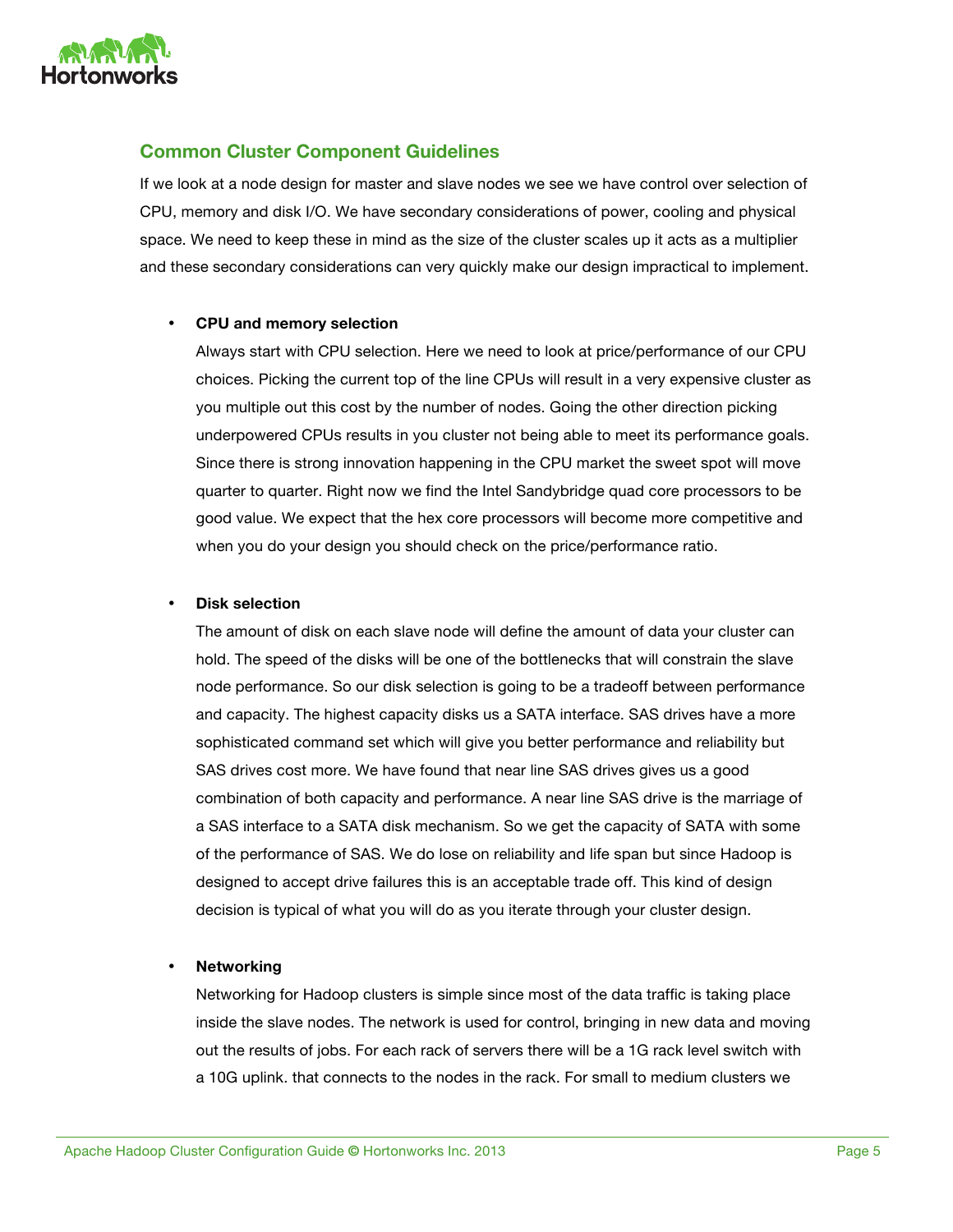

can just daisy chain these switches together. When you go over 5-7 racks you will then need a 10GB spine switches to interconnect the racks.

Our trade off decision in this case is 1 GB Ethernet vs 10 GB Ethernet. This decision will be made on cost and infrastructure considerations. While the incremental cost of 10 GB Ethernet interfaces may be reasonable the next question is can the interconnect infrastructure handle it?

Later we will talk about cluster isolation and if we have isolated the cluster this may be a good decision. From a balanced value point of view right now 1 GB Ethernet between nodes in a rack with a 10GB Ethernet backbone will meet most current designs.

#### • **Redundancy in cluster components**

In the design of an Apache Hadoop cluster we apply redundancy sparingly. From a cluster point of view the built in redundancy of Hadoop software allows a cluster to lose a drive, a slave node or if the scale is large enough a whole rack of servers. So as your cluster grows the loss of any component diminishes. This is part of the beauty of the Hadoop design.

The important place to apply hardware redundancy, i.e. extra power supplies, multiple network paths, etc. is with the master nodes. This goes back to the fact that the loss of a master node will affect the whole cluster. This is the place to employ enterprise grade server hardware to minimize the chance of losing a master node.

The exact opposite happens with the slave nodes. Since data is replicated through the cluster the loss of a disk drive or a slave node it managed by Apache Hadoop. In a large enough cluster replacement of failed hardware is a scheduled maintenance task and Apache Hadoop manages replacement of hardware so there is no cluster downtime. It is important to realize that slave hardware failure is not a priority one issue and it can be resolved the next time there is a hardware replacement maintenance event.

Network redundancy changes as you go from small to large clusters. In a small and medium cluster loss of a switch has a larger impact than in a large cluster. We do not recommend redundant switches but we do recommend redundant paths so you can minimize the impact of a switch failure. We mention this later on but a good design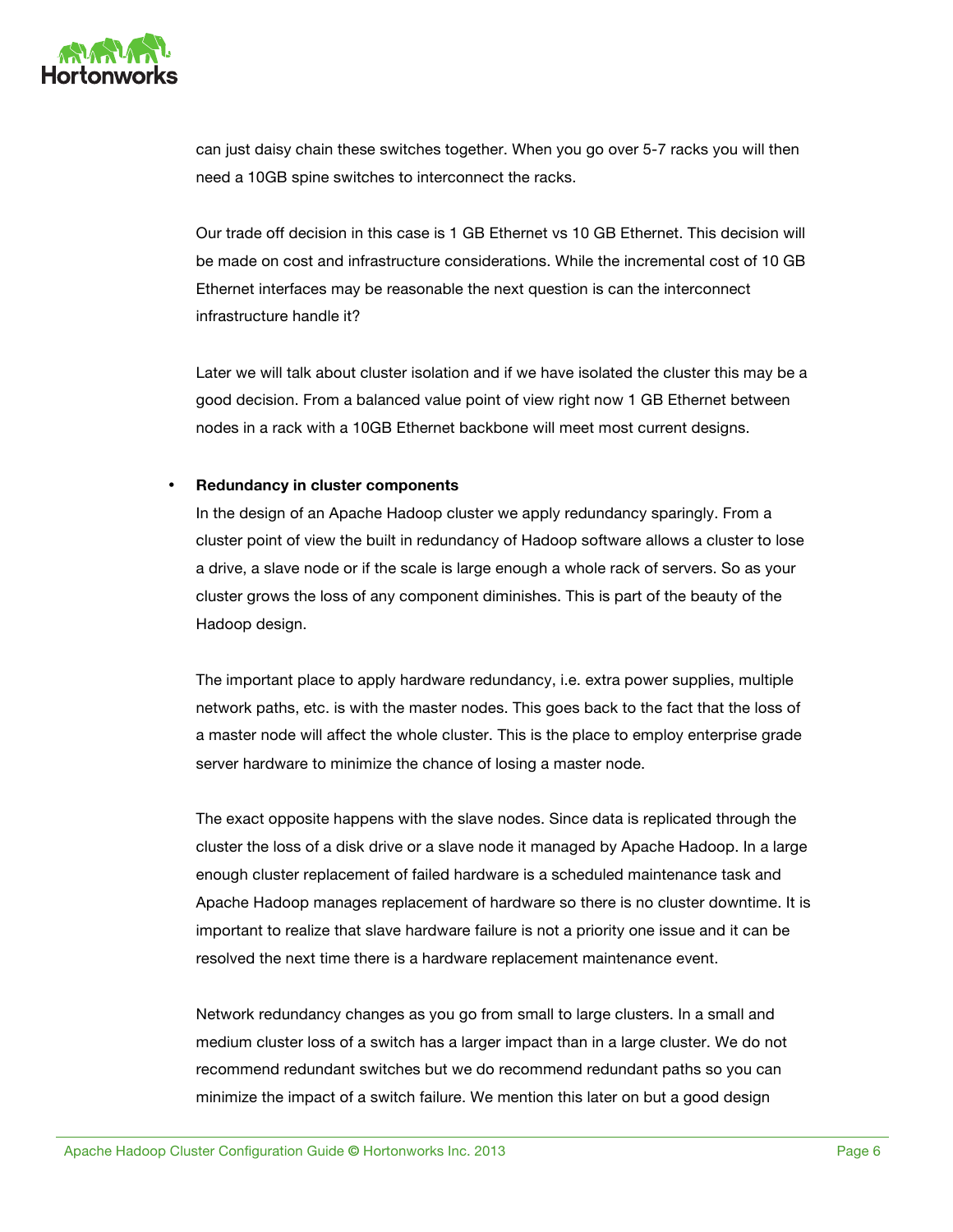

pattern to use here is to physically split the cluster into two equal halves. So if one cluster has a failure the other cluster can still process jobs.

# **Master Node Design Guidelines**

The master nodes are key components of your Hadoop cluster. Since there are only a few of them we can relax some of our cost constraints. We want to optimize these nodes for availability. We recommend using enterprise quality hardware since a master node failure will impact the cluster. Redundant power supplies and network connections are applicable here to help increase the availability of the node.

#### • **Memory**

Memory demand for a master node is based on the NameNode data structures that grow with the storage capacity of your cluster. We found 1 GB per petabyte of storage is a good guideline for master node memory. You then need to add on your OS overhead, etc. We have found that with Intel Sandybridge processors 32GB is more than enough memory for a master node.

#### • **Local disk configuration**

The local disks on a master node should be configured using RAID10 with hot spares. This configuration is picked to give good performance and fast recovery on loss of a disk. We recommend 6 x 1TB drives. Four are allocated to the Raid 10 with two hot spares**.**

#### • **NFS server for cluster meta-data**

The critical element of the master nodes are the meta-data files that hold the information about the cluster. Loss of these files will render your cluster useless. A best practice is the place all these files on a small NFS server. This will allow you to quickly recover from a loss of a master node by simply starting a new copy of the master node and pointing it at the metadata files on the NFS share.

#### • **HA considerations**

In order to protect the master nodes many clusters use an HA configuration to maintain the availability of the master nodes. However if we look at the rate of failure of master nodes, especially if they are built with redundant hardware this does not happen very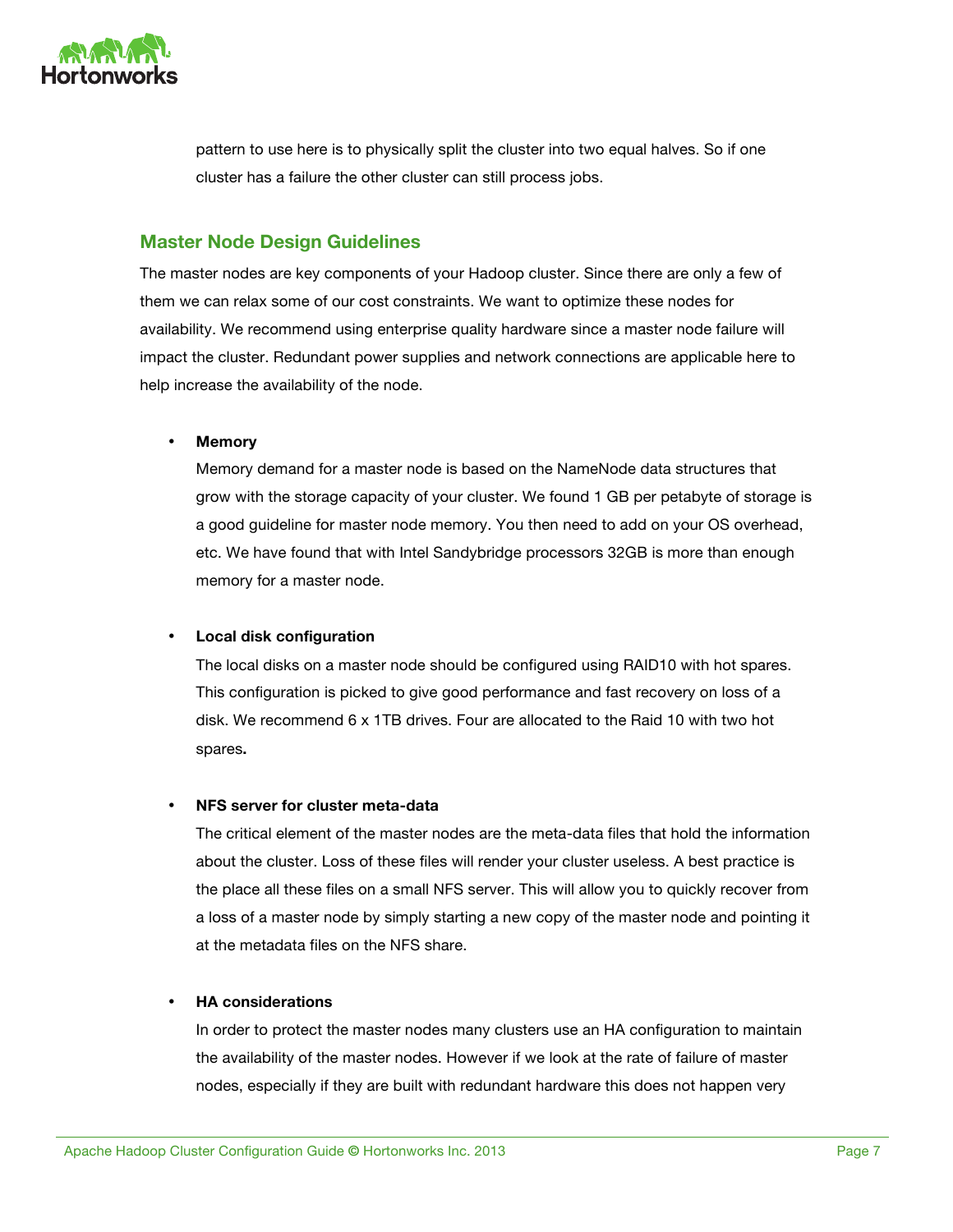

often. So you need to balance the complexity of HA against the possibility of failure of the master node. Also if you implement HA it needs to be tested regularly to make sure it works and you know how to transition through a failover. Overall you need to consider the trade off of complexity vs. the recovery benefits from HA.

An alternate configuration would be to split your servers into two independent clusters and replicate the data between the two clusters. In the beginning you keep the two clusters together until operations has stabilized. Now when a cluster fails you can just move jobs over to the other cluster. You are also set up very nicely to later move one cluster to a remote datacenter to achieve geographical dispersion. The penalty to this configuration is the data replication and you cannot use all your slave nodes on one big problem.

#### • **NameNode guideline**

An important resource for NameNodes is memory to hold working data structures. A very rough guideline for NameNode memory is there needs to be 1GB of RAM for every petabyte of allocated storage space.

# **Slave node design guidelines**

The design of slave nodes is dominated by the fact there are very many of them. Anything you do good or bad is multiplied by the number of nodes. As noted above you are looking to balance the CPU, memory and disk I/O configuration such that they all reach their peak limits around the same point.

#### • **Memory**

If we follow the Intel Sandybridge processor selection we have found 32 GB of ram to be sufficient for a dual quad core server. Remember that memory is cheap but when you multiple the cost of the number of slave nodes the extra money spent on ram could allow you to buy a few more slave nodes.

• **Disk**

Disk selection is limited by the I/O bandwidth of the processor chip set and the disk controller card. Based on our Intel Sandybridge recommendation we find that 6 x 1TB disks configured as JBOD will do well. A JBOD configuration keeps the disk controller out of the way and allow for full speed I/O with the processor.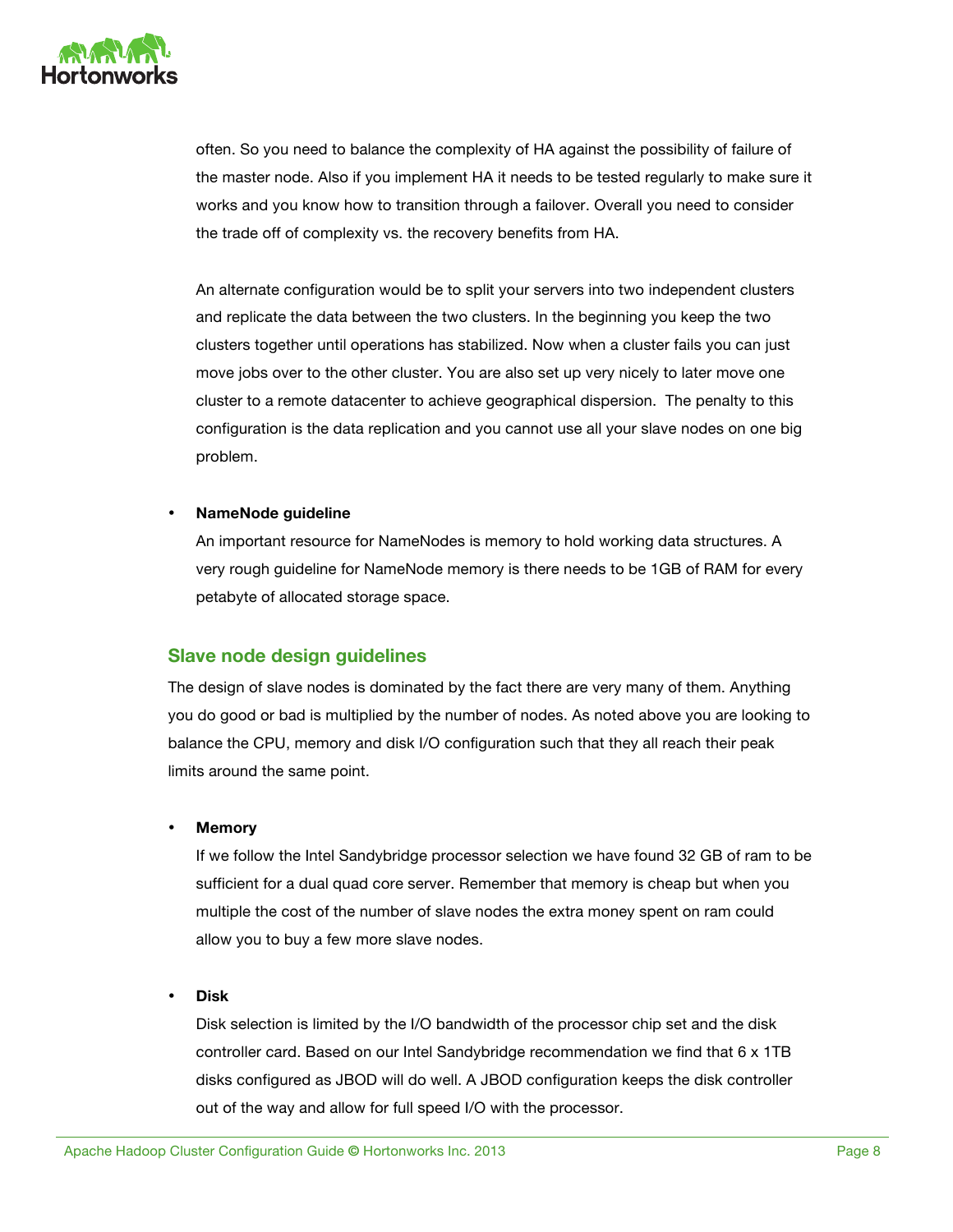

# **Cluster Design Tradeoffs**

We classify clusters as small (around 2-3 racks), medium(4-10 racks) and large(above 10 racks). What we have been covering so far are design guidelines and part of the design process is to understand how to bend the design guidelines to meet you goals. In the case of small, medium and large clusters things get progressively more stringent and sensitive when you bend the guidelines. For a small the smaller number of slave nodes allow you greater flexibility in your decisions. There are a few guidelines you don't want to violate like isolation.

When you get to a medium size cluster the number of nodes will increase your design sensitivity. You also now have enough hardware the physical plant issues of cooling and power become more important. Your interconnects also become more important. At the large scale things become really sensitive and you have to be careful because making a mistake here could result in a design that will fail. Our experience at Hortonworks has allowed us to develop expertise in this area and we strongly recommend you work with us if you want to build Internet scale clusters.

# **Growing Your Cluster**

Once you get your initial cluster built your success will create a demand to increase your cluster size. This will be adding new slave nodes. We recommend adding to your cluster in increments of racks of nodes. This keeps things simpler since you just need to replicate racks. You will probably be expanding in your existing datacenter so try to keep the new racks near because you will need to directly connect the new racks to the cluster.

As you grow from a small to medium cluster you want to watch the bandwidth of the rack switches. At this point the racks are daisy chained together. When you exceed 5-7 racks you may need to introduce a spine switch that interconnects the rack switches. Growing the cluster one rack at a time is a good strategy because it will let you spot issues as they emerge vs have a large change in the cluster and trying to find issues. Otherwise as you grow to the 10-14 rack range the cluster should grow nicely.

When you go from medium to large clusters your physical infrastructure, space, power, cooling, etc. will be the driving functions. As server best practices dictate test as you build. Integrate and test each rack or row. Make sure you are adding a solid and stable resource to your cluster.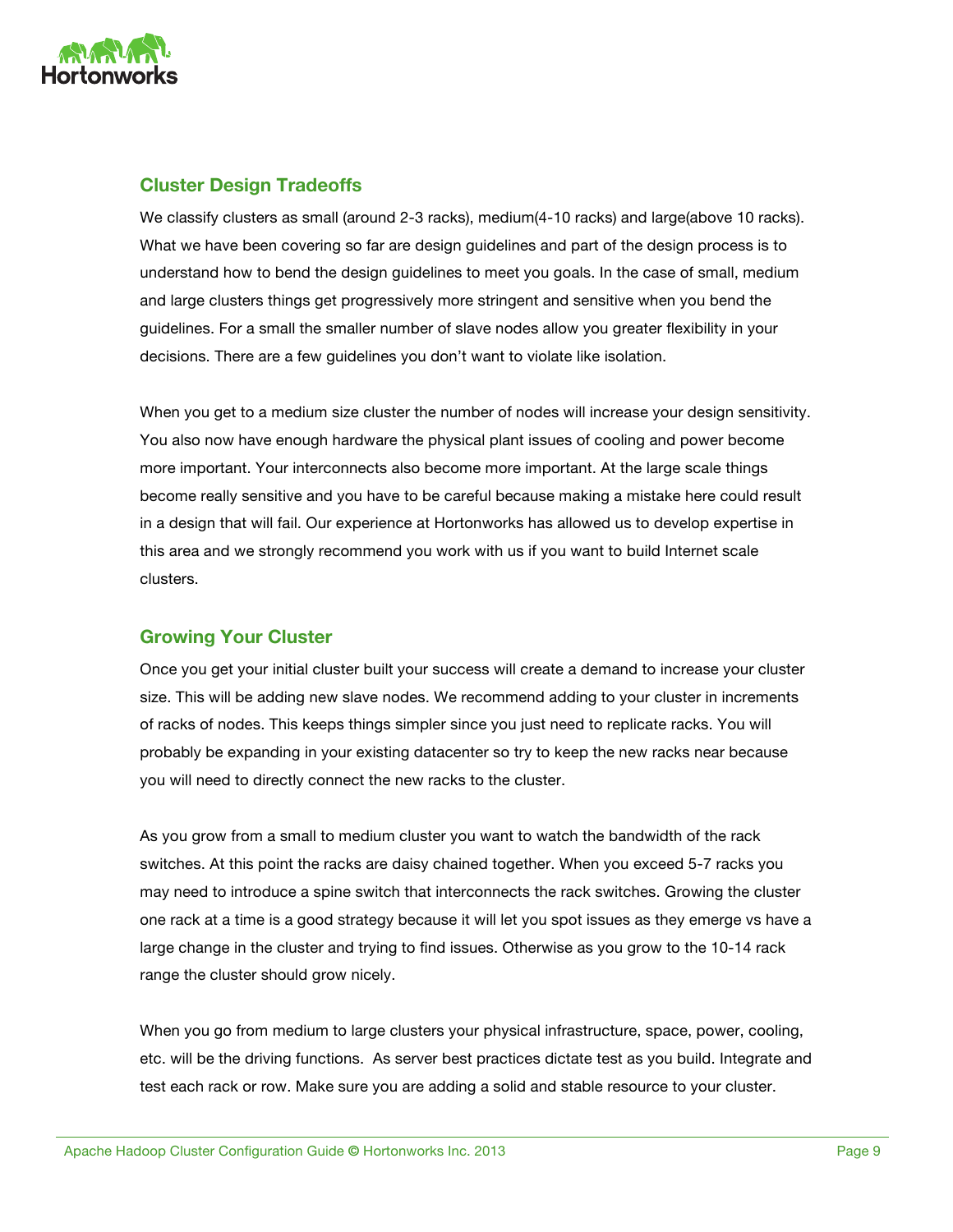

If you are planning a major expansion please engage your Hortonworks team as we have been through many cluster expansions. We have the knowledge and tools to make this a smooth transition.

## **Isolation**

A Hadoop cluster is an integrated supercomputer cluster. As such issues like network interconnect latency is important. It is strongly recommended that your Hadoop cluster be implemented on an isolated network with a minimal amount of network complexity. We have installations where the Hadoop cluster servers were scattered through the datacenter and the result was network instability of the whole datacenter. You need to isolate and localize the Hadoop servers from the rest of the datacenter.

# **Heterogenous Slave Nodes**

In your first build out of your cluster it will be homogenous and all the slave nodes will be the same or quite similar. Over time technology changes and you will by buying different node configurations.

When you have a mix of faster and slower nodes Apache Hadoop does make adjustments in the job stream. A feature of Apache Hadoop is called speculative execution. This happens when a node is behind in processing its share of a job. The job tracker will start another copy of that task on another node just in case the first one fails. It will then take the results of whichever node finishes first. So this works our fine at the job level.

At the cluster level this results in some inefficiency because you are running a task twice. Where problems might results is when there a large performance differences in nodes. Some things to watch for are things like SATA I/SATA II disks, 1GB/10GB Ethernet, difference in spindle count, ext3/xfs file systems, etc. These things make a difference in node performance and what can happen is that your cluster will develop a hot spot where a server or set of servers become a bottleneck in getting jobs done. In general you want to keep slave nodes balanced so that any node can run a task equally well.

# **Small Hadoop Cluster Design Example**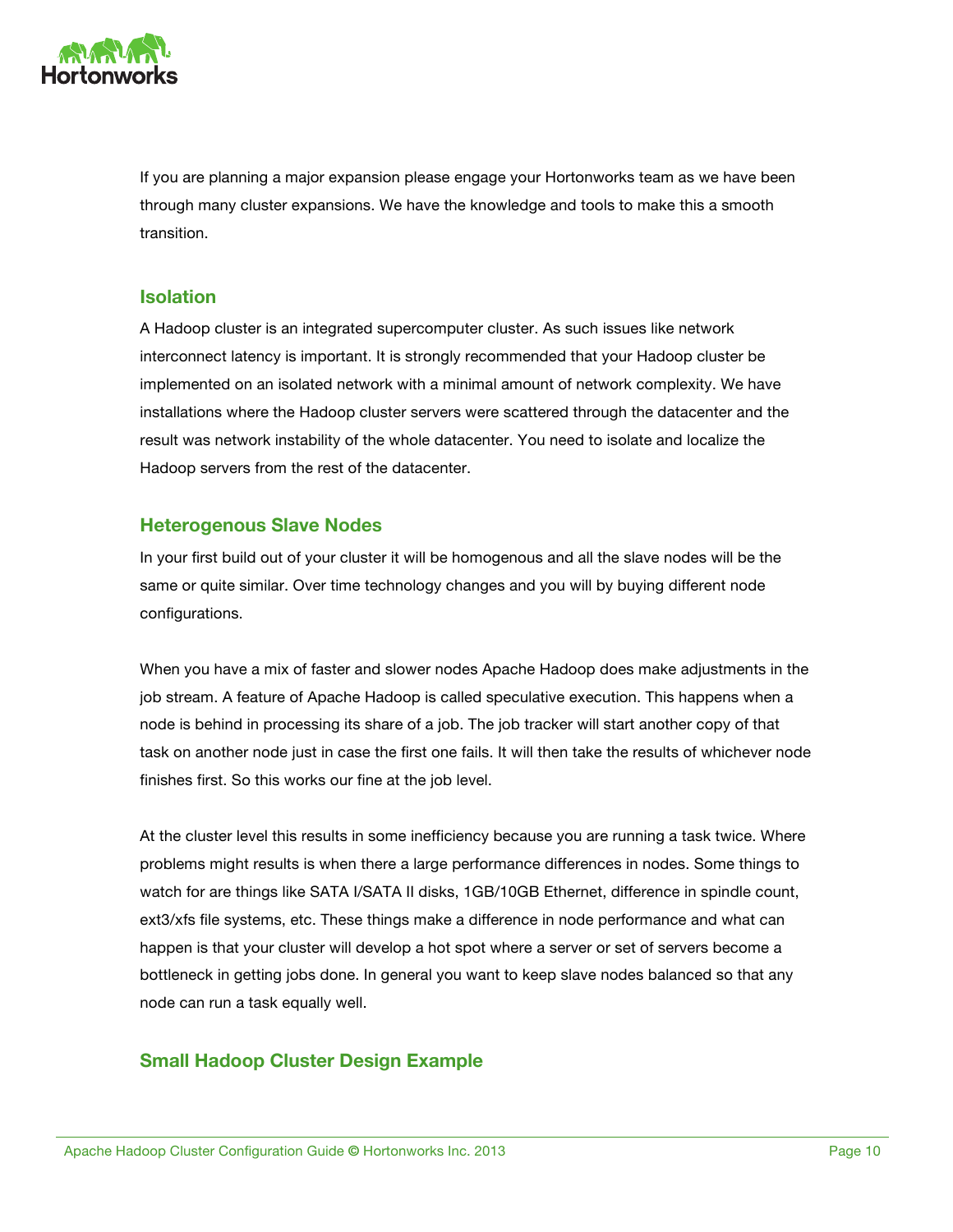

A small Hadoop cluster could consist of a two-level architecture built with rack-mounted servers housed in one or two racks. With a high density of disks (6-12 per node) on the slave nodes, Hortonworks does recommend two racks to start in order to best support the load, power, & cooling specifications of most datacenters as well as the expansion that most customers undertake after their initial Hadoop implementations – so these constraints / plans should be reviewed before choosing a single rack. A single rack of servers should be interconnected using a 1 Gigabit Ethernet (GbE) switch. For purposes of this cluster planning document, we are assuming a single rack is 42U.

| <b>Rack 1: Small Cluster</b> |                                                    |
|------------------------------|----------------------------------------------------|
| <b>Master Nodes</b>          | 2 - Intel Quad core Sandybridge processors         |
| 2 Servers                    | 8 - 8GB DDR3 rDIMMs (Sparing, ECC)                 |
|                              | 1 - Perc S100 (RHEL6/xfs - RAID10)                 |
|                              | $6 - 1$ TB, NL-SAS disks                           |
|                              | <b>Built-in dual GbF</b>                           |
|                              | Dual Power Supply                                  |
|                              |                                                    |
| <b>Slave Node</b>            | Intel Quad core Sandybridge processor              |
| 8 x 2U servers               | 8 - 4GB DDR3 DIMMs                                 |
|                              | 2 – Internal 2.5" SATA drives for root (RHEL6/xfs) |
|                              | 6 – 2TB, SATA disks (SATA/ahci)                    |
|                              | Built-in dual GbE                                  |
|                              | <b>Dual Power Supply</b>                           |
|                              |                                                    |
| <b>Rack-level Switch: 1U</b> | 24 – ports GbE                                     |
|                              |                                                    |

Recommended hardware specifications for a half-rack cluster are as follows:

This half-rack cluster is sized for 96 TB of Raw Storage. To calculate how much usable disk space that provides we typically plan for 2 replicas for redundancy purposes with 20% headroom on each disk. This breaks down to 26.6 TB usable disk across this 8 node cluster. The calculation is as follows:

Usable Disk = Raw Storage /  $(3 * 1.2)$ Usable Disk =  $96$  TB  $/$  3.6 Usable  $Disk = 26.6$  TB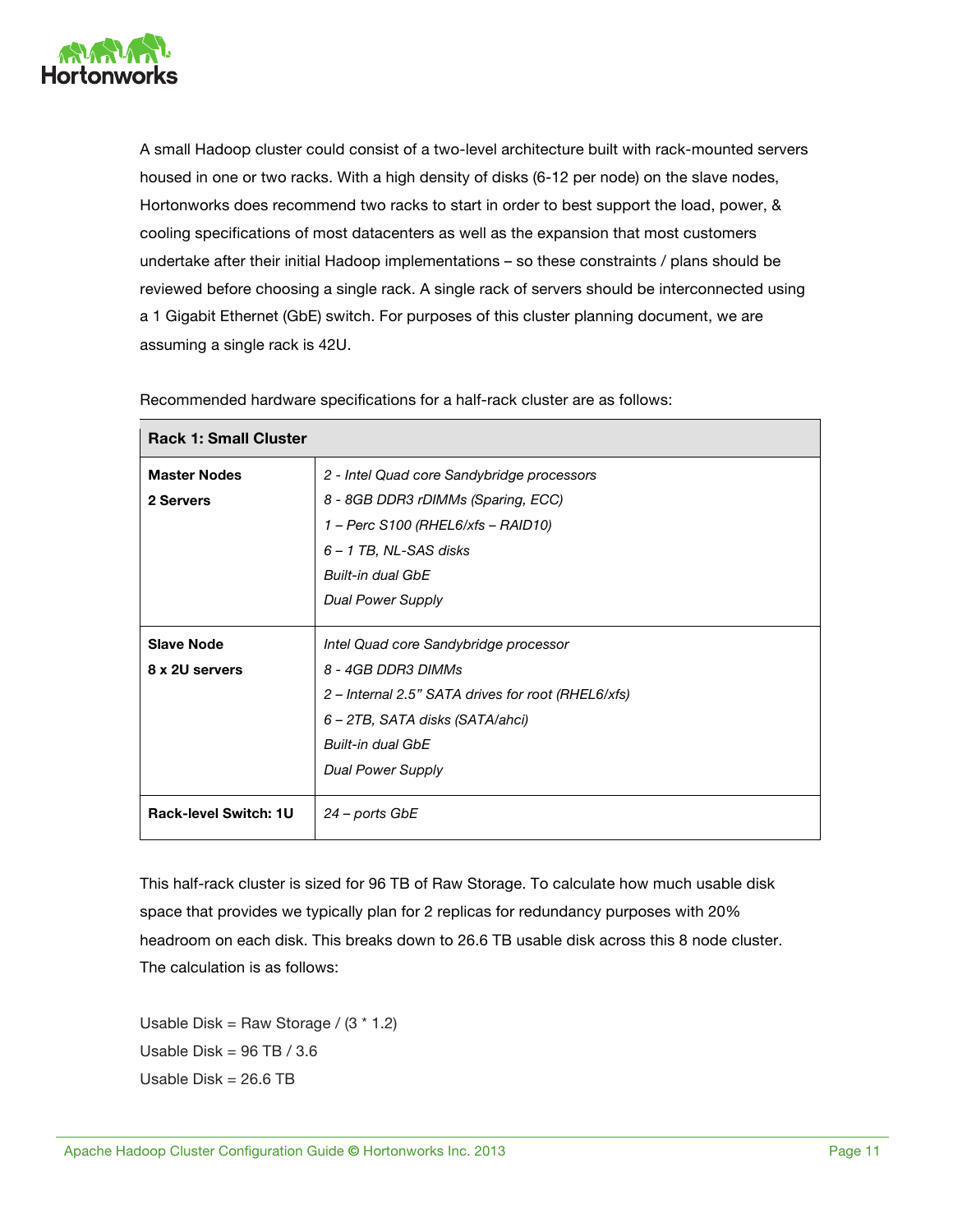

# **Typical Hadoop Cluster – Multiple Racks**

Hortonworks recommends starting with a multiple rack configuration for ease of expansion. Typically, a large Hadoop cluster consists of a three-level architecture built with rack-mounted servers. Each rack of servers is interconnected using a 1 Gigabit Ethernet (GbE) switch. Each rack-level switch is connected to a cluster-level switch (which is typically a larger port-density 10GbE switch). These cluster-level switches may also interconnect with other cluster-level switches or even uplink to another level of switching infrastructure.



NOTE: DataNodes, TaskTrackers, and RegionServers are typically co-deployed.

The Master Nodes and Slave Nodes would typically deployed in two racks, inter-connected through a cluster-level switch (which is typically a larger port-density 10GbE switch). For purposes of this cluster planning document, we are assuming a single rack is 42U. Recommended hardware specifications for a large cluster are as follows: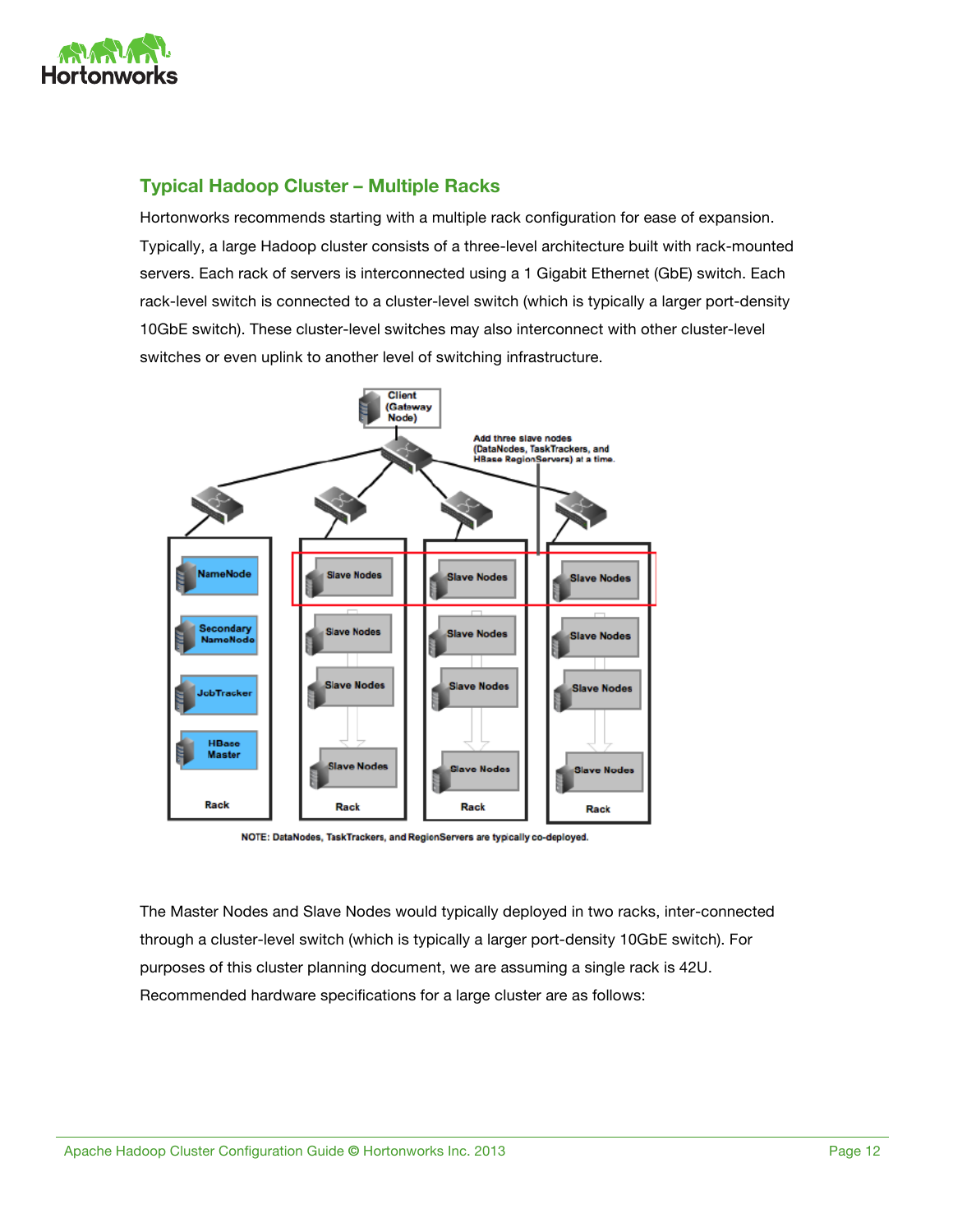

| <b>Rack 1: Cluster</b>          |                                                                    |
|---------------------------------|--------------------------------------------------------------------|
| <b>Master Nodes</b>             | 2 - Intel Sandybridge quad core processors                         |
| 4 x 2U Servers                  | 8 – 4 GB DDR3 rDIMMs (Sparing, ECC)                                |
|                                 | 1 - Perc S100 (RHEL6/xfs - RAID10)                                 |
|                                 | 6-1 TB, NL-SAS disks                                               |
|                                 | Built-in dual GbE                                                  |
|                                 | <b>Dual Power Supply</b>                                           |
| <b>Slave Node</b>               | Intel Quad core Sandybridge processor                              |
| 8 x 2U servers                  | 8 - 4GB DDR3 DIMMs                                                 |
|                                 | 2 - Internal 2.5" SATA drives for root (RHEL6/xfs)                 |
|                                 | 6 - 2TB, SATA disks (SATA/ahci)                                    |
|                                 | Built-in dual GbE                                                  |
|                                 | <b>Dual Power Supply</b>                                           |
| <b>Rack-level Switch: 1U</b>    | 24 – ports GbE                                                     |
|                                 | 1 - 10GbE SFP (optional)                                           |
|                                 |                                                                    |
| <b>Cluster-level Switch: 1U</b> | 24 - ports GbE                                                     |
| Rack 2-n: Cluster Data Nodes    |                                                                    |
| Data Nodes                      | Intel Sandybridge quad core                                        |
| 20 x 2U Servers                 | 12 - 4GB DDR3 DIMMs (2/channel, clocks to 1067, 3 channels/socket) |
|                                 | 2 - Internal 2.5" SATA drives for root (RHEL6/xfs)                 |
|                                 | 1 - 12x3.5" Drive Bay Option                                       |
|                                 | 6 - 2TB, SATA disks (SATA/ahci)                                    |
|                                 | Built-in dual GbE                                                  |
|                                 | <b>Dual Power Supply</b>                                           |
| <b>Rack-level Switch: 1U</b>    | 24 – ports GbE per rack                                            |

This multi-rack cluster is sized initially for 240 TB of Raw Storage. To calculate how much usable disk space that provides we typically plan for 2 replicas for redundancy purposes with 20% headroom on each disk. This breaks down to 66.7 TB usable disk across a 20-node cluster. The calculation is as follows:

Usable Disk = Raw Storage /  $(3 * 1.2)$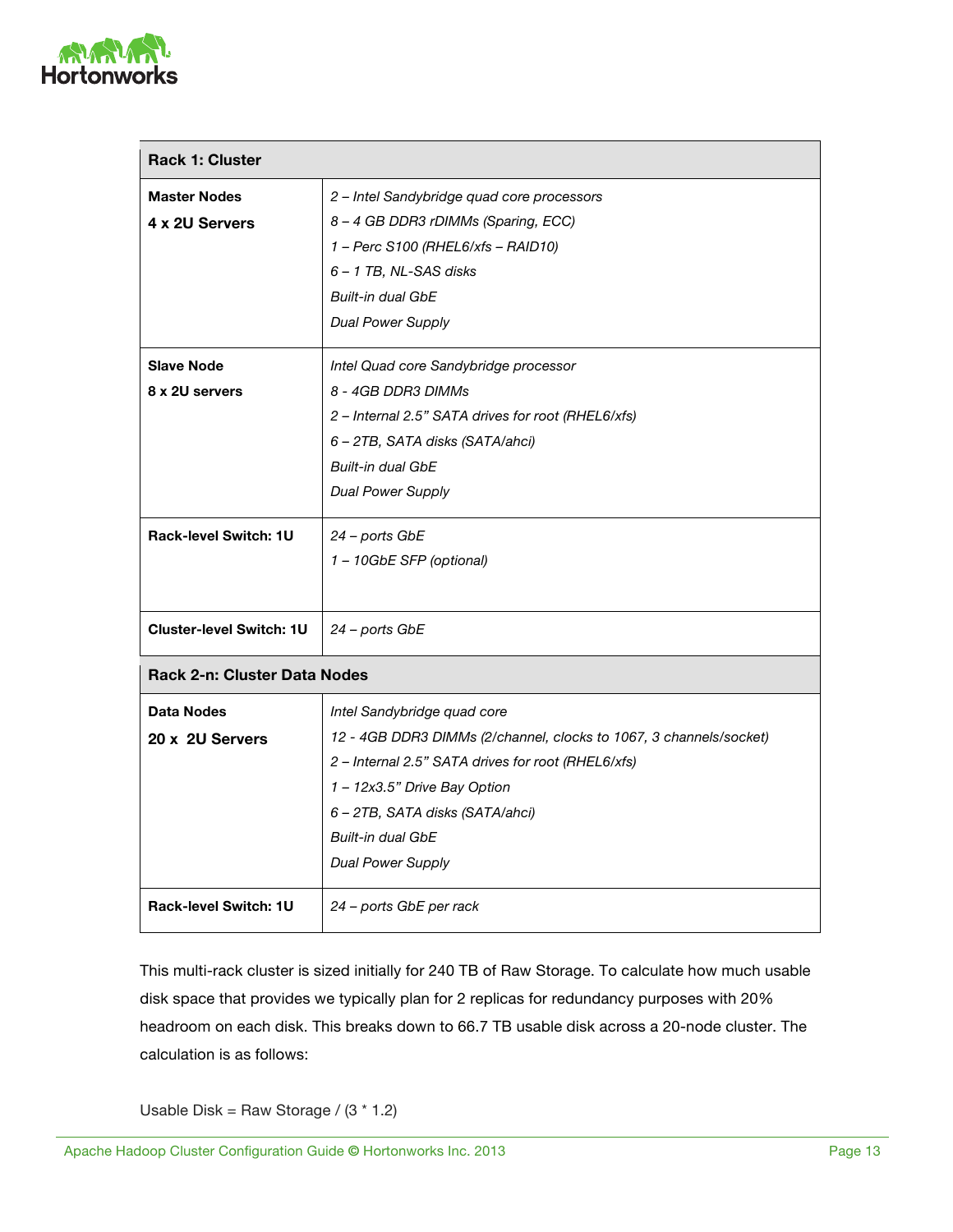

Usable Disk = 240 TB / 3.6 Usable  $Disk = 66.7$  TB

Additional capacity can be added to this multi-rack cluster by half-rack (10) or full-rack (20) increments of slave nodes. A half-rack of slave nodes would add 120 TB of additional Raw Storage (33.4 TB of additional Usable Disk). A full-rack of slave nodes would add 240 TB of additional Raw Storage (66.7 TB of additional Usable Disk).

# **Conclusion**

The greatest trait of Apache Hadoop cluster design is the larger it gets the more resilient it gets. When you have a large numbers of nodes the loss of a disk, server or even rack diminishes. When you make your component selections we have found more nodes are better than more powerful nodes. Also the less you pay for each node the more nodes you can buy. This directly translates into how much work you can process with your cluster.

# *Key Takeway: A recipe for configuring a clean stable cluster*

We leave you with a set of guidelines and suggestions on how to configure a clean stable infrastructure on which to install your Apache Hadoop cluster. These guidelines were developed by engineers with years of Hadoop experience and present their preferred default configuration. Following these guidelines will help you avoid 80% of the throughput bottlenecks in a cluster. If this is your first cluster you should start here, get the cluster stabilized and then start modifying it for what you are doing. This will get you a known stable baseline system.

- RedHat Enterprise Linux 6.3 there are improvements in this release for memory page cache BDI flusher performance Hortonworks Data Platform 1.2 or higher – picks up fadvise/drop-behind and the 4MB readahead for file system performance
- Use XFS file system on all HDFS LUNs as of 3/10/13 there is a write bug in ext4, ext4 read performance is fine
- For 2TB disks create a 250GB temp and a 1.75 HDFS partition, this will isolate HDFS temp directory churn, on a 12 drive node this gives you 3TB of temp which is sufficient
- Use XFS on the temp directory partitions also